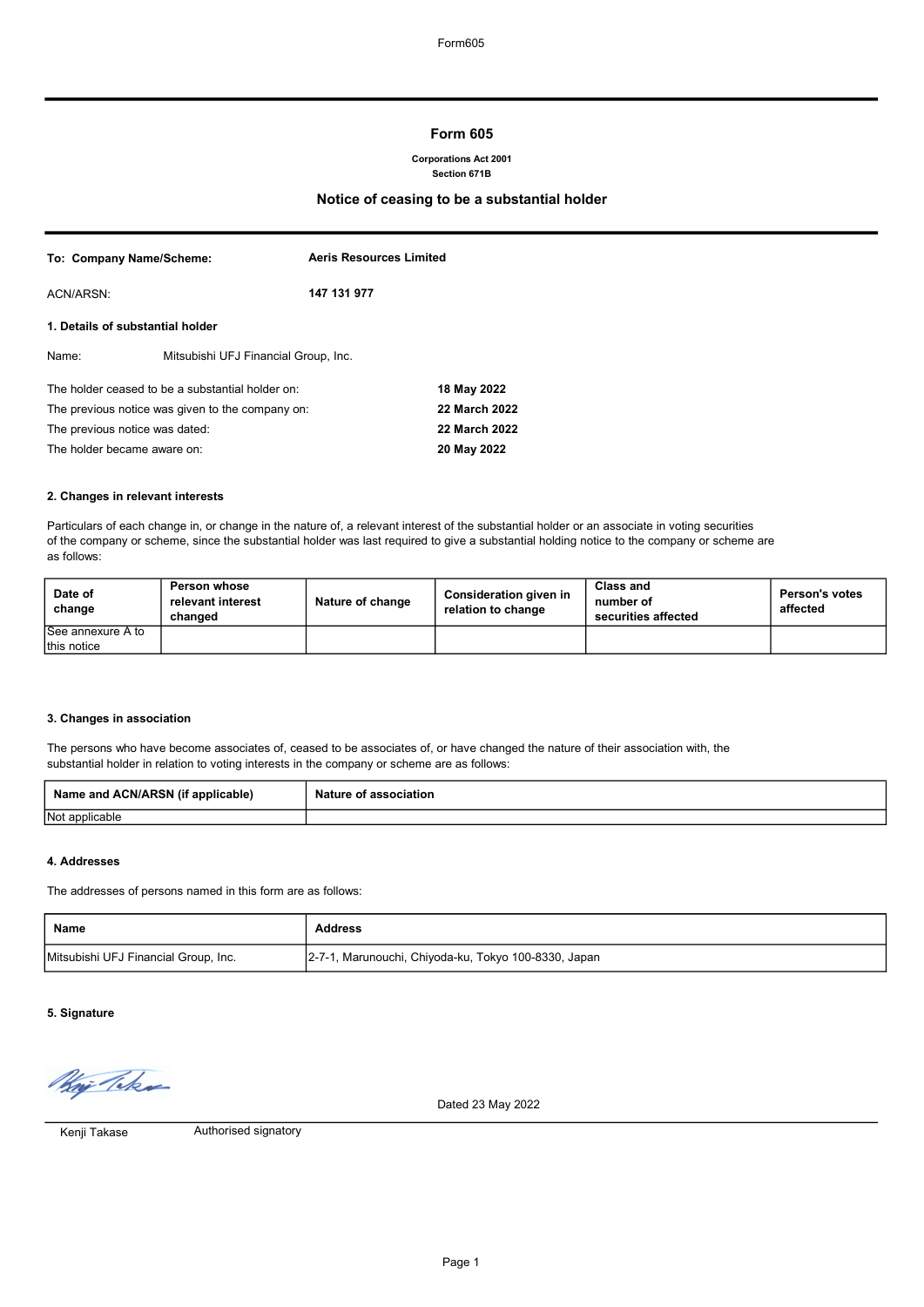#### Annexure A

This is annexure A of 7 pages referred to in Form 605, Notice of ceasing to be a substantial holder dated 23 May 2022

May Take

Kenji Takase Authorised signatory Dated 23 May 2022

| Date of change | Person whose relevant<br>interest changed | Nature of change                                                     | <b>Consideration</b><br>given in relation<br>to change | <b>Class and number of</b><br>securities affected | <b>Person's votes</b><br>affected |
|----------------|-------------------------------------------|----------------------------------------------------------------------|--------------------------------------------------------|---------------------------------------------------|-----------------------------------|
| 18/03/2022     | Mitsubishi UFJ Financial<br>Group, Inc.   | Sale of securities by an entity controlled by<br>Morgan Stanley      | 14,343.60                                              | 119,530 Ordinary Shares                           | 119,530                           |
| 18/03/2022     | Mitsubishi UFJ Financial<br>Group, Inc.   | Borrow by an entity controlled by Morgan<br>Stanley - see Annexure B | N/A                                                    | 119,530 Ordinary Shares                           | 119,530                           |
| 21/03/2022     | Mitsubishi UFJ Financial<br>Group, Inc.   | Sale of securities by an entity controlled by<br>Morgan Stanley      | 3,119.13                                               | 24,953 Ordinary Shares                            | 24,953                            |
| 21/03/2022     | Mitsubishi UFJ Financial<br>Group, Inc.   | Sale of securities by an entity controlled by<br>Morgan Stanley      | 1,244.38                                               | 9,955 Ordinary Shares                             | 9,955                             |
| 21/03/2022     | Mitsubishi UFJ Financial<br>Group, Inc.   | Sale of securities by an entity controlled by<br>Morgan Stanley      | 5,038.29                                               | 39,516 Ordinary Shares                            | 39,516                            |
| 21/03/2022     | Mitsubishi UFJ Financial<br>Group, Inc.   | Borrow by an entity controlled by Morgan<br>Stanley - see Annexure B | N/A                                                    | 74,424 Ordinary Shares                            | 74,424                            |
| 22/03/2022     | Mitsubishi UFJ Financial<br>Group, Inc.   | Sale of securities by an entity controlled by<br>Morgan Stanley      | 4,019.50                                               | 32,156 Ordinary Shares                            | 32,156                            |
| 22/03/2022     | Mitsubishi UFJ Financial<br>Group, Inc.   | Borrow by an entity controlled by Morgan<br>Stanley - see Annexure B | N/A                                                    | 32,156 Ordinary Shares                            | 32,156                            |
| 23/03/2022     | Mitsubishi UFJ Financial<br>Group, Inc.   | Purchase of securities by an entity<br>controlled by Morgan Stanley  | 37.13                                                  | 297 Ordinary Shares                               | 297                               |
| 24/03/2022     | Mitsubishi UFJ Financial<br>Group, Inc.   | Sale of securities by an entity controlled by<br>Morgan Stanley      | 4,910.88                                               | 37,776 Ordinary Shares                            | 37,776                            |
| 24/03/2022     | Mitsubishi UFJ Financial<br>Group, Inc.   | Borrow by an entity controlled by Morgan<br>Stanley - see Annexure B | N/A                                                    | 37,776 Ordinary Shares                            | 37,776                            |
| 25/03/2022     | Mitsubishi UFJ Financial<br>Group, Inc.   | Sale of securities by an entity controlled by<br>Morgan Stanley      | 519.96                                                 | 3,714 Ordinary Shares                             | 3,714                             |
| 25/03/2022     | Mitsubishi UFJ Financial<br>Group, Inc.   | Purchase of securities by an entity<br>controlled by Morgan Stanley  | 66.69                                                  | 494 Ordinary Shares                               | 494                               |
| 25/03/2022     | Mitsubishi UFJ Financial<br>Group, Inc.   | Sale of securities by an entity controlled by<br>Morgan Stanley      | 468.02                                                 | 3,343 Ordinary Shares                             | 3,343                             |
| 25/03/2022     | Mitsubishi UFJ Financial<br>Group, Inc.   | Borrow by an entity controlled by Morgan<br>Stanley - see Annexure B | N/A                                                    | 6,760 Ordinary Shares                             | 6,760                             |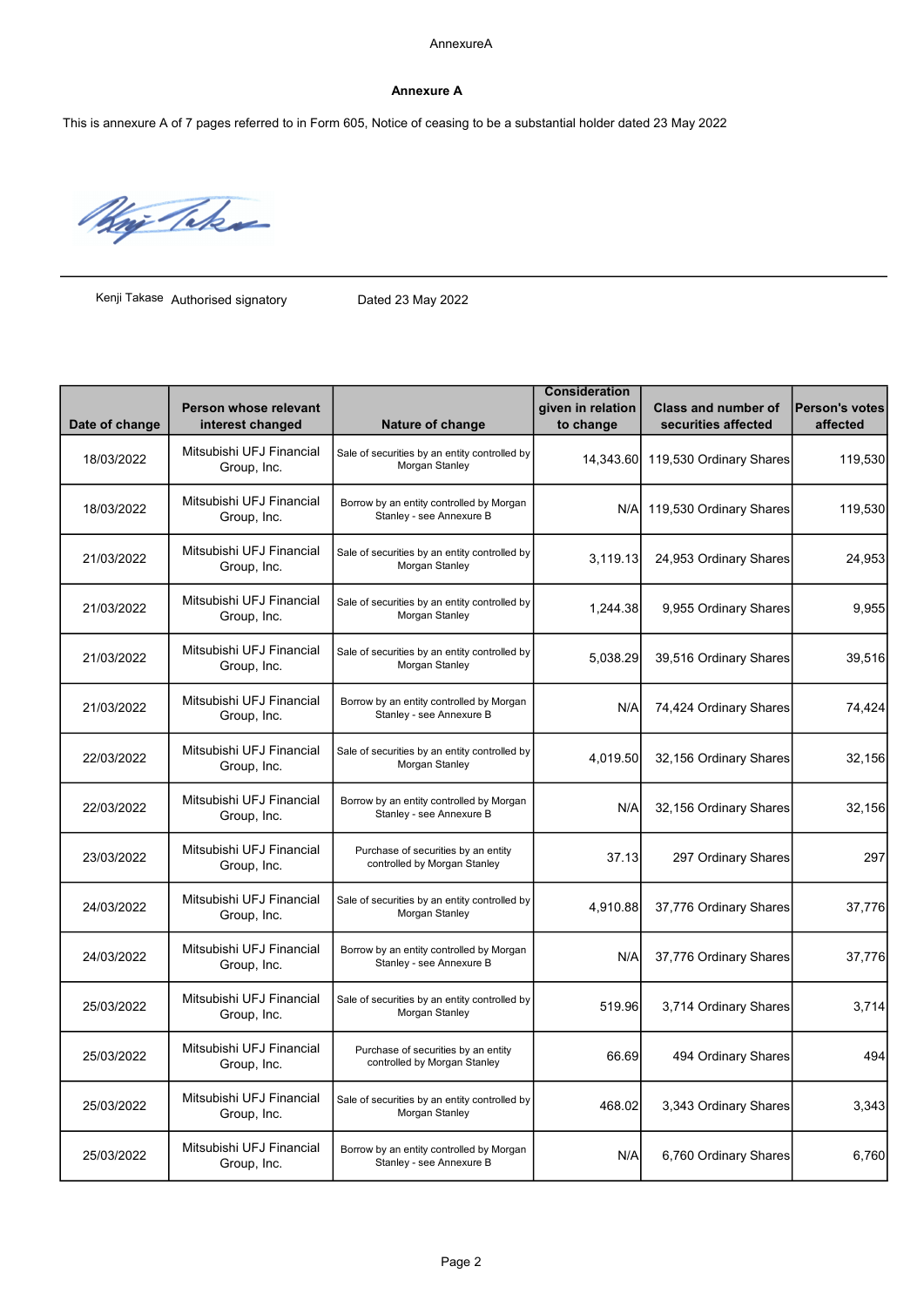| 28/03/2022 | Mitsubishi UFJ Financial<br>Group, Inc. | Sale of securities by an entity controlled by<br>Morgan Stanley                                         | 3,781.62   | 28,012 Ordinary Shares             | 28,012     |
|------------|-----------------------------------------|---------------------------------------------------------------------------------------------------------|------------|------------------------------------|------------|
| 28/03/2022 | Mitsubishi UFJ Financial<br>Group, Inc. | Borrow by an entity controlled by Morgan<br>Stanley - see Annexure B                                    | N/A        | 28,012 Ordinary Shares             | 28,012     |
| 29/03/2022 | Mitsubishi UFJ Financial<br>Group, Inc. | Purchase of securities by an entity<br>controlled by First Sentier Investors<br><b>Holdings Pty Ltd</b> |            | 182,470.32 1351632 Ordinary shares | 1,351,632  |
| 29/03/2022 | Mitsubishi UFJ Financial<br>Group, Inc. | Purchase of securities by an entity<br>controlled by First Sentier Investors<br><b>Holdings Pty Ltd</b> | 48,584.75  | 359887 Ordinary shares             | 359,887    |
| 29/03/2022 | Mitsubishi UFJ Financial<br>Group, Inc. | Sale of securities by an entity controlled by<br>Morgan Stanley                                         | 351.27     | 2,602 Ordinary Shares              | 2,602      |
| 29/03/2022 | Mitsubishi UFJ Financial<br>Group, Inc. | Sale of securities by an entity controlled by<br>Morgan Stanley                                         | 22.36      | 172 Ordinary Shares                | 172        |
| 29/03/2022 | Mitsubishi UFJ Financial<br>Group, Inc. | Sale of securities by an entity controlled by<br>Morgan Stanley                                         | 23.92      | 184 Ordinary Shares                | 184        |
| 29/03/2022 | Mitsubishi UFJ Financial<br>Group, Inc. | Sale of securities by an entity controlled by<br>Morgan Stanley                                         | 315.23     | 2,335 Ordinary Shares              | 2,335      |
| 29/03/2022 | Mitsubishi UFJ Financial<br>Group, Inc. | Borrow by an entity controlled by Morgan<br>Stanley - see Annexure B                                    | N/A        | 4,799 Ordinary Shares              | 4,799      |
| 30/03/2022 | Mitsubishi UFJ Financial<br>Group, Inc. | Purchase of securities by an entity<br>controlled by First Sentier Investors<br><b>Holdings Pty Ltd</b> | 5,263.81   | 35233 Ordinary shares              | 35,233     |
| 30/03/2022 | Mitsubishi UFJ Financial<br>Group, Inc. | Purchase of securities by an entity<br>controlled by First Sentier Investors<br><b>Holdings Pty Ltd</b> | 19,730.81  | 132067 Ordinary shares             | 132,067    |
| 30/03/2022 | Mitsubishi UFJ Financial<br>Group, Inc. | Sale of securities by an entity controlled by<br>Morgan Stanley                                         | 8,562.38   | 63,425 Ordinary Shares             | 63,425     |
| 30/03/2022 | Mitsubishi UFJ Financial<br>Group, Inc. | Borrow by an entity controlled by Morgan<br>Stanley - see Annexure B                                    | N/A        | 63,425 Ordinary Shares             | 63,425     |
| 31/03/2022 | Mitsubishi UFJ Financial<br>Group, Inc. | Purchase of securities by an entity<br>controlled by First Sentier Investors<br><b>Holdings Pty Ltd</b> | 100,158.22 | 629530 Ordinary shares             | 629,530    |
| 31/03/2022 | Mitsubishi UFJ Financial<br>Group, Inc. | Purchase of securities by an entity<br>controlled by First Sentier Investors<br><b>Holdings Pty Ltd</b> |            | 374,612.56 2354573 Ordinary shares | 2,354,573  |
| 04/04/2022 | Mitsubishi UFJ Financial<br>Group, Inc. | Borrow by an entity controlled by Morgan<br>Stanley - see Annexure B                                    | N/A        | 250,000 Ordinary Shares            | 250,000    |
| 05/04/2022 | Mitsubishi UFJ Financial<br>Group, Inc. | Borrow Returned by an entity controlled by<br>Morgan Stanley - see Annexure B                           | N/A        | 500,000 Ordinary Shares            | 500,000    |
| 06/04/2022 | Mitsubishi UFJ Financial<br>Group, Inc. | Sale of securities by an entity controlled by<br>Morgan Stanley                                         | 10,823.40  | 72,156 Ordinary Shares             | 72,156     |
| 06/04/2022 | Mitsubishi UFJ Financial<br>Group, Inc. | Borrow Returned by an entity controlled by<br>Morgan Stanley - see Annexure B                           | N/A        | 19,609,844 Ordinary<br>Shares      | 19,609,844 |
| 06/04/2022 | Mitsubishi UFJ Financial<br>Group, Inc. | Borrow by an entity controlled by Morgan<br>Stanley - see Annexure B                                    | N/A        | 19,932,000 Ordinary<br>Shares      | 19,932,000 |
| 07/04/2022 | Mitsubishi UFJ Financial<br>Group, Inc. | Purchase of securities by an entity<br>controlled by Morgan Stanley                                     | 9,197.06   | 63,428 Ordinary Shares             | 63,428     |
| 08/04/2022 | Mitsubishi UFJ Financial<br>Group, Inc. | Purchase of securities by an entity<br>controlled by Morgan Stanley                                     | 11,839.98  | 81,655 Ordinary Shares             | 81,655     |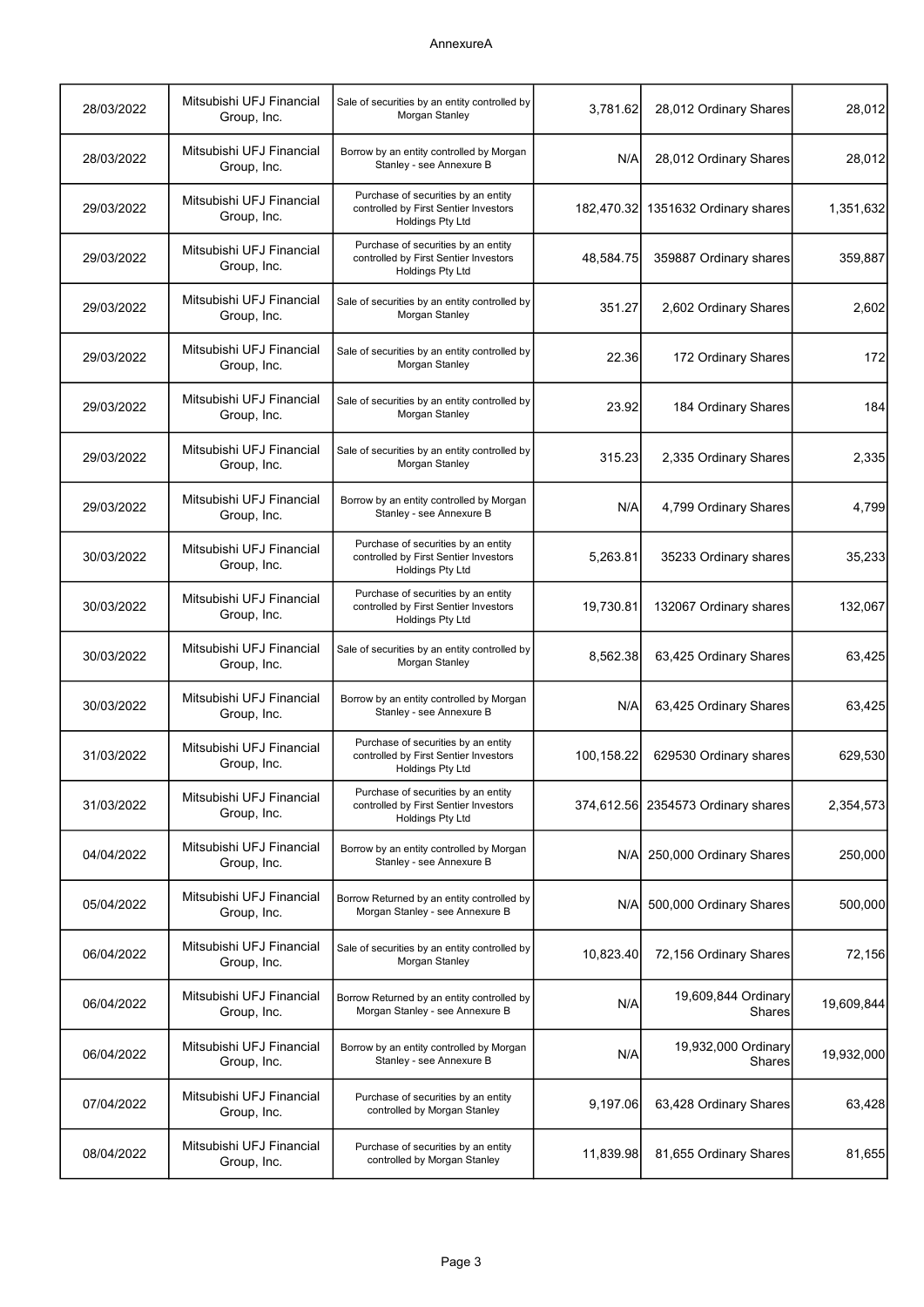| 11/04/2022 | Mitsubishi UFJ Financial<br>Group, Inc. | Sale of securities by an entity controlled by<br>Morgan Stanley               | 5,827.97  | 40,898 Ordinary Shares  | 40,898  |
|------------|-----------------------------------------|-------------------------------------------------------------------------------|-----------|-------------------------|---------|
| 11/04/2022 | Mitsubishi UFJ Financial<br>Group, Inc. | Sale of securities by an entity controlled by<br>Morgan Stanley               | 137.17    | 946 Ordinary Shares     | 946     |
| 11/04/2022 | Mitsubishi UFJ Financial<br>Group, Inc. | Sale of securities by an entity controlled by<br>Morgan Stanley               | 6,765.92  | 48,328 Ordinary Shares  | 48,328  |
| 11/04/2022 | Mitsubishi UFJ Financial<br>Group, Inc. | Sale of securities by an entity controlled by<br>Morgan Stanley               | 3.22      | 23 Ordinary Shares      | 23      |
| 11/04/2022 | Mitsubishi UFJ Financial<br>Group, Inc. | Sale of securities by an entity controlled by<br>Morgan Stanley               | 3,634.43  | 25,065 Ordinary Shares  | 25,065  |
| 11/04/2022 | Mitsubishi UFJ Financial<br>Group, Inc. | Purchase of securities by an entity<br>controlled by Morgan Stanley           | 0.87      | 6 Ordinary Shares       | 6       |
| 11/04/2022 | Mitsubishi UFJ Financial<br>Group, Inc. | Borrow by an entity controlled by Morgan<br>Stanley - see Annexure B          | N/A       | 51,832 Ordinary Shares  | 51,832  |
| 12/04/2022 | Mitsubishi UFJ Financial<br>Group, Inc. | Sale of securities by an entity controlled by<br>Morgan Stanley               | 0.84      | 6 Ordinary Shares       | 6       |
| 12/04/2022 | Mitsubishi UFJ Financial<br>Group, Inc. | Sale of securities by an entity controlled by<br>Morgan Stanley               | 264.63    | 1,825 Ordinary Shares   | 1,825   |
| 12/04/2022 | Mitsubishi UFJ Financial<br>Group, Inc. | Sale of securities by an entity controlled by<br>Morgan Stanley               | 2,873.32  | 19,816 Ordinary Shares  | 19,816  |
| 12/04/2022 | Mitsubishi UFJ Financial<br>Group, Inc. | Borrow Returned by an entity controlled by<br>Morgan Stanley - see Annexure B | N/A       | 60,008 Ordinary Shares  | 60,008  |
| 13/04/2022 | Mitsubishi UFJ Financial<br>Group, Inc. | Sale of securities by an entity controlled by<br>Morgan Stanley               | 4,264.40  | 30,460 Ordinary Shares  | 30,460  |
| 13/04/2022 | Mitsubishi UFJ Financial<br>Group, Inc. | Purchase of securities by an entity<br>controlled by Morgan Stanley           | 2.90      | 20 Ordinary Shares      | 20      |
| 13/04/2022 | Mitsubishi UFJ Financial<br>Group, Inc. | Sale of securities by an entity controlled by<br>Morgan Stanley               | 9,427.66  | 66,159 Ordinary Shares  | 66,159  |
| 13/04/2022 | Mitsubishi UFJ Financial<br>Group, Inc. | Purchase of securities by an entity<br>controlled by Morgan Stanley           | 75.96     | 515 Ordinary Shares     | 515     |
| 13/04/2022 | Mitsubishi UFJ Financial<br>Group, Inc. | Borrow by an entity controlled by Morgan<br>Stanley - see Annexure B          | N/A       | 96,613 Ordinary Shares  | 96,613  |
| 14/04/2022 | Mitsubishi UFJ Financial<br>Group, Inc. | Sale of securities by an entity controlled by<br>Morgan Stanley               | 14,860.33 | 102,485 Ordinary Shares | 102,485 |
| 14/04/2022 | Mitsubishi UFJ Financial<br>Group, Inc. | Borrow by an entity controlled by Morgan<br>Stanley - see Annexure B          | N/A       | 102,485 Ordinary Shares | 102,485 |
| 19/04/2022 | Mitsubishi UFJ Financial<br>Group, Inc. | Purchase of securities by an entity<br>controlled by Morgan Stanley           | 4,740.37  | 30,583 Ordinary Shares  | 30,583  |
| 19/04/2022 | Mitsubishi UFJ Financial<br>Group, Inc. | Sale of securities by an entity controlled by<br>Morgan Stanley               | 7,223.03  | 49,814 Ordinary Shares  | 49,814  |
| 19/04/2022 | Mitsubishi UFJ Financial<br>Group, Inc. | Purchase of securities by an entity<br>controlled by Morgan Stanley           | 1,394.31  | 9,143 Ordinary Shares   | 9,143   |
| 19/04/2022 | Mitsubishi UFJ Financial<br>Group, Inc. | Borrow by an entity controlled by Morgan<br>Stanley - see Annexure B          | N/A       | 49,279 Ordinary Shares  | 49,279  |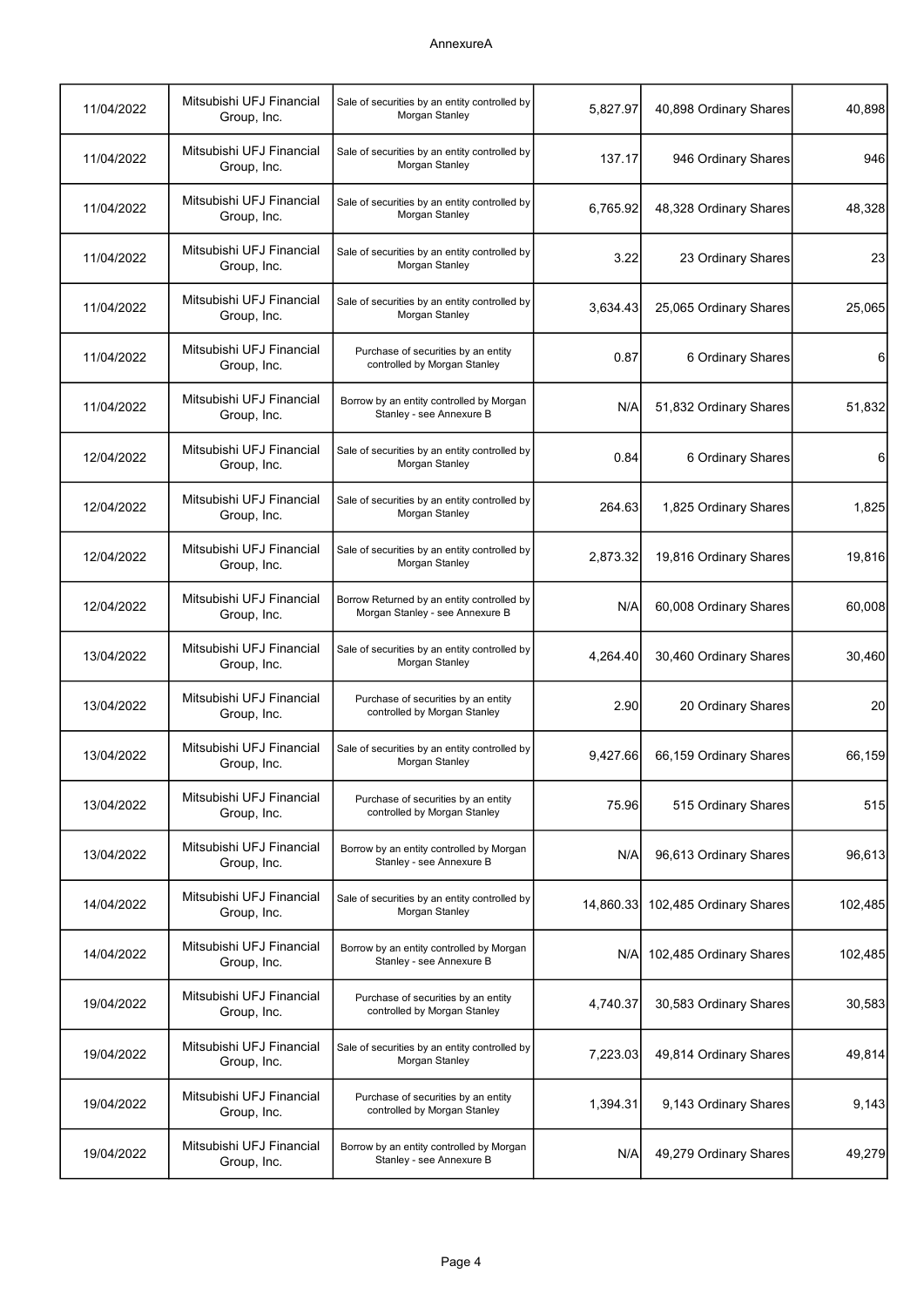| 21/04/2022 | Mitsubishi UFJ Financial<br>Group, Inc. | Sale of securities by an entity controlled by<br>Morgan Stanley                           | 4,037.85     | 26,919 Ordinary Shares       | 26,919     |
|------------|-----------------------------------------|-------------------------------------------------------------------------------------------|--------------|------------------------------|------------|
| 21/04/2022 | Mitsubishi UFJ Financial<br>Group, Inc. | Borrow Returned by an entity controlled by<br>Morgan Stanley - see Annexure B             | N/A          | 12,807 Ordinary Shares       | 12,807     |
| 22/04/2022 | Mitsubishi UFJ Financial<br>Group, Inc. | Sale of securities by an entity controlled by<br>Morgan Stanley                           | 4,383.75     | 29,225 Ordinary Shares       | 29,225     |
| 22/04/2022 | Mitsubishi UFJ Financial<br>Group, Inc. | Borrow by an entity controlled by Morgan<br>Stanley - see Annexure B                      | N/A          | 29,225 Ordinary Shares       | 29,225     |
| 26/04/2022 | Mitsubishi UFJ Financial<br>Group, Inc. | Purchase of securities by an entity<br>controlled by Morgan Stanley                       | 361.79       | 2,783 Ordinary Shares        | 2,783      |
| 26/04/2022 | Mitsubishi UFJ Financial<br>Group, Inc. | Purchase of securities by an entity<br>controlled by Morgan Stanley                       | 3,335.02     | 25,654 Ordinary Shares       | 25,654     |
| 27/04/2022 | Mitsubishi UFJ Financial<br>Group, Inc. | Sale of securities by an entity controlled by<br>Morgan Stanley                           | 1.68         | 12 Ordinary Shares           | 12         |
| 27/04/2022 | Mitsubishi UFJ Financial<br>Group, Inc. | Sale of securities by an entity controlled by<br>Morgan Stanley                           | 7,024.32     | 52,032 Ordinary Shares       | 52,032     |
| 27/04/2022 | Mitsubishi UFJ Financial<br>Group, Inc. | Sale of securities by an entity controlled by<br>Morgan Stanley                           | 2,927.72     | 22,096 Ordinary Shares       | 22,096     |
| 27/04/2022 | Mitsubishi UFJ Financial<br>Group, Inc. | Borrow by an entity controlled by Morgan<br>Stanley - see Annexure B                      | N/A          | 74,140 Ordinary Shares       | 74,140     |
| 28/04/2022 | Mitsubishi UFJ Financial<br>Group, Inc. | Sale of securities by an entity controlled by<br>Morgan Stanley                           | 7,106.75     | 56,854 Ordinary Shares       | 56,854     |
| 28/04/2022 | Mitsubishi UFJ Financial<br>Group, Inc. | Borrow by an entity controlled by Morgan<br>Stanley - see Annexure B                      | N/A          | 28,417 Ordinary Shares       | 28,417     |
| 29/04/2022 | Mitsubishi UFJ Financial<br>Group, Inc. | Sale of securities by an entity controlled by<br>Morgan Stanley                           | 852.84       | 7,107 Ordinary Shares        | 7,107      |
| 29/04/2022 | Mitsubishi UFJ Financial<br>Group, Inc. | Borrow by an entity controlled by Morgan<br>Stanley - see Annexure B                      | N/AI         | 478,765 Ordinary Shares      | 478,765    |
| 04/05/2022 | Mitsubishi UFJ Financial<br>Group, Inc. | Sale of securities by an entity controlled by<br>Morgan Stanley                           | 2,814.02     | 25,582 Ordinary Shares       | 25,582     |
| 04/05/2022 | Mitsubishi UFJ Financial<br>Group, Inc. | Sale of securities by an entity controlled by<br>Morgan Stanley                           | 90.72        | 864 Ordinary Shares          | 864        |
| 04/05/2022 | Mitsubishi UFJ Financial<br>Group, Inc. | Sale of securities by an entity controlled by<br>Morgan Stanley                           | 2,686.11     | 25,582 Ordinary Shares       | 25,582     |
| 05/05/2022 | Mitsubishi UFJ Financial<br>Group, Inc. | Sale of securities by an entity controlled by<br>Morgan Stanley                           | 4,279.80     | 40,760 Ordinary Shares       | 40,760     |
| 05/05/2022 | Mitsubishi UFJ Financial<br>Group, Inc. | Borrow by an entity controlled by Morgan<br>Stanley - see Annexure B                      | N/A          | 7,500,000 Ordinary<br>Shares | 7,500,000  |
| 06/05/2022 | Mitsubishi UFJ Financial<br>Group, Inc. | Sale of securities by an entity controlled by<br>Morgan Stanley                           | 7,951.76     | 75,731 Ordinary Shares       | 75,731     |
| 06/05/2022 | Mitsubishi UFJ Financial<br>Group, Inc. | Borrow by an entity controlled by Morgan<br>Stanley - see Annexure B                      | N/A          | 2,500,000 Ordinary<br>Shares | 2,500,000  |
| 09/05/2022 | Mitsubishi UFJ Financial<br>Group, Inc. | Sale of securities by an entity controlled by<br>First Sentier Investors Holdings Pty Ltd | 1,260,000.00 | 12000000 Ordinary<br>shares  | 12,000,000 |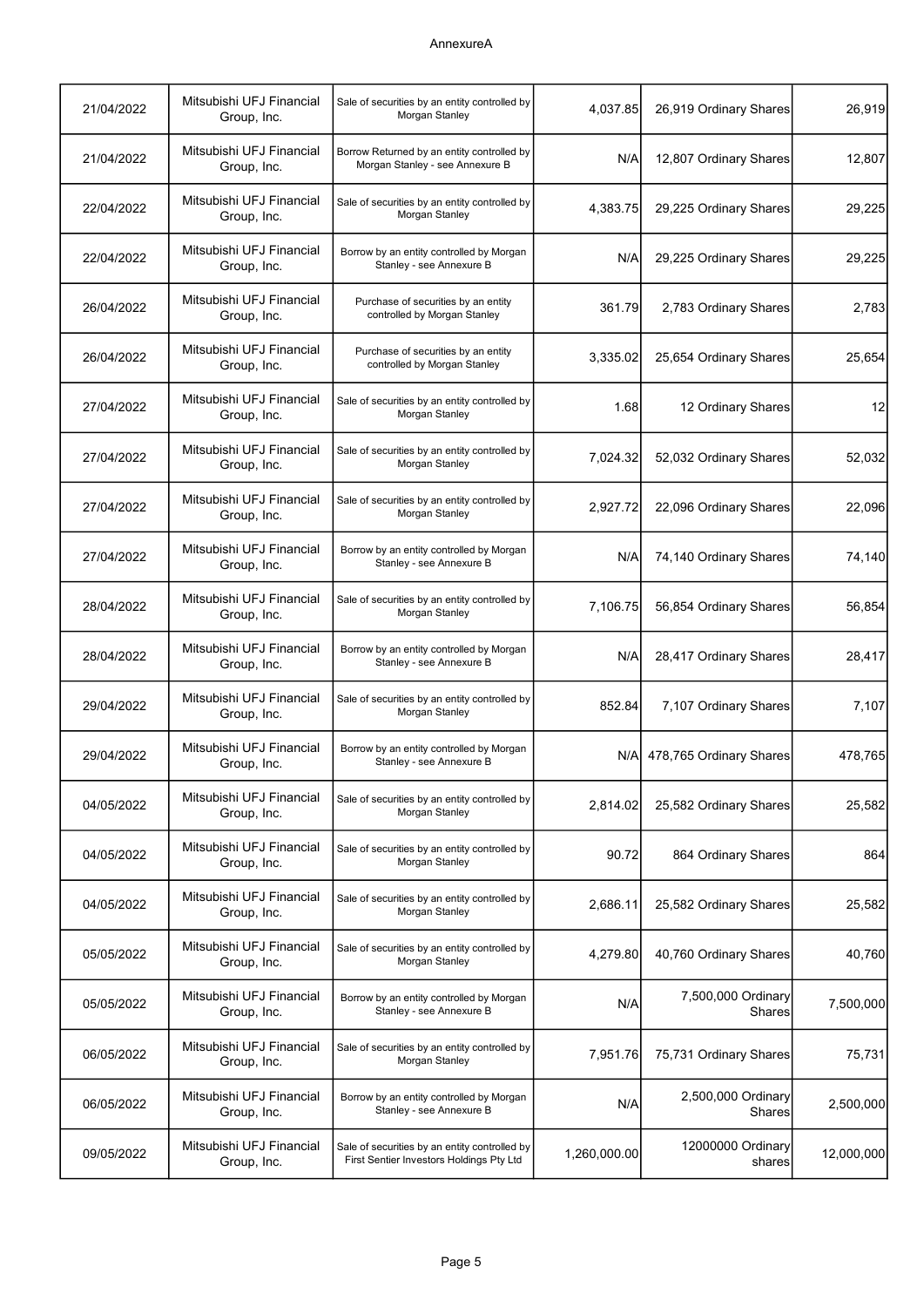| 1,659,516  | 1659516 Ordinary shares              | 1,219,744.26  | <b>Placement and Institutional Entitlement</b><br>Offer by an entity controlled by First Sentier<br>Investors Holdings Pty Ltd | Mitsubishi UFJ Financial<br>Group, Inc. | 09/05/2022 |
|------------|--------------------------------------|---------------|--------------------------------------------------------------------------------------------------------------------------------|-----------------------------------------|------------|
| 432,836    | 432836 Ordinary shares               | 318,134.46    | <b>Placement and Institutional Entitlement</b><br>Offer by an entity controlled by First Sentier<br>Investors Holdings Pty Ltd | Mitsubishi UFJ Financial<br>Group, Inc. | 09/05/2022 |
| 35,866,340 | 35866340 Ordinary<br>shares          | 37,965,965.70 | Placement and Institutional Entitlement<br>Offer by an entity controlled by First Sentier<br>Investors Holdings Pty Ltd        | Mitsubishi UFJ Financial<br>Group, Inc. | 09/05/2022 |
| 1,354      | 1,354 Ordinary Shares                | 142.17        | Sale of securities by an entity controlled by<br>Morgan Stanley                                                                | Mitsubishi UFJ Financial<br>Group, Inc. | 09/05/2022 |
| 127,276    | 127,276 Ordinary Shares              | N/A           | Borrow by an entity controlled by Morgan<br>Stanley - see Annexure B                                                           | Mitsubishi UFJ Financial<br>Group, Inc. | 09/05/2022 |
| 9,178,672  | 9,178,672 Ordinary<br><b>Shares</b>  | N/A           | Borrow by an entity controlled by Morgan<br>Stanley - see Annexure B                                                           | Mitsubishi UFJ Financial<br>Group, Inc. | 09/05/2022 |
| 17,206     | 17,206 Ordinary Shares               | 1,806.63      | Entitlement Offer (Negative) by an entity<br>controlled by Morgan Stanley - see<br>Annexure B                                  | Mitsubishi UFJ Financial<br>Group, Inc. | 09/05/2022 |
| 210,054    | 210,054 Ordinary Shares              | 22,055.67     | Entitlement Offer (Negative) by an entity<br>controlled by Morgan Stanley - see<br>Annexure B                                  | Mitsubishi UFJ Financial<br>Group, Inc. | 09/05/2022 |
| 4,465      | 4,465 Ordinary Shares                | 468.83        | Entitlement Offer (Negative) by an entity<br>controlled by Morgan Stanley - see<br>Annexure B                                  | Mitsubishi UFJ Financial<br>Group, Inc. | 09/05/2022 |
| 138,891    | 14,583.56 138,891 Ordinary Shares    |               | Entitlement Offer (Negative) by an entity<br>controlled by Morgan Stanley - see<br>Annexure B                                  | Mitsubishi UFJ Financial<br>Group, Inc. | 09/05/2022 |
| 2,340,375  | 2,340,375 Ordinary<br><b>Shares</b>  | 245,739.38    | Entitlement Offer (Negative) by an entity<br>controlled by Morgan Stanley - see<br>Annexure B                                  | Mitsubishi UFJ Financial<br>Group, Inc. | 09/05/2022 |
| 170,892    | 17,089.20 170,892 Ordinary Shares    |               | Sale of securities by an entity controlled by<br>Morgan Stanley                                                                | Mitsubishi UFJ Financial<br>Group, Inc. | 10/05/2022 |
| 586,454    | 586,454 Ordinary Shares              | N/A           | Borrow by an entity controlled by Morgan<br>Stanley - see Annexure B                                                           | Mitsubishi UFJ Financial<br>Group, Inc. | 10/05/2022 |
| 236        | 236 Ordinary Shares                  | N/A           | Borrow by an entity controlled by Morgan<br>Stanley - see Annexure B                                                           | Mitsubishi UFJ Financial<br>Group, Inc. | 10/05/2022 |
| 45,014     | 45,014 Ordinary Shares               | 4,276.33      | Purchase of securities by an entity<br>controlled by Morgan Stanley                                                            | Mitsubishi UFJ Financial<br>Group, Inc. | 11/05/2022 |
| 349,584    | 349,584 Ordinary Shares              | N/A           | Borrow Returned by an entity controlled by<br>Morgan Stanley - see Annexure B                                                  | Mitsubishi UFJ Financial<br>Group, Inc. | 11/05/2022 |
| 13,068,886 | 13,068,886 Ordinary<br><b>Shares</b> | N/A           | Collateral Received by an entity controlled<br>by Morgan Stanley - see Annexure B                                              | Mitsubishi UFJ Financial<br>Group, Inc. | 11/05/2022 |
| 11,144     | 11,144 Ordinary Shares               | 1,103.26      | Sale of securities by an entity controlled by<br>Morgan Stanley                                                                | Mitsubishi UFJ Financial<br>Group, Inc. | 12/05/2022 |
| 36,088     | 36,088 Ordinary Shares               | 3,608.80      | Sale of securities by an entity controlled by<br>Morgan Stanley                                                                | Mitsubishi UFJ Financial<br>Group, Inc. | 12/05/2022 |
| 2,347,609  | 2,347,609 Ordinary<br>Shares         | N/A           | Borrow by an entity controlled by Morgan<br>Stanley - see Annexure B                                                           | Mitsubishi UFJ Financial<br>Group, Inc. | 12/05/2022 |
| 2,690,876  | 2,690,876 Ordinary<br>Shares         | N/A           | Collateral Returned by an entity controlled<br>by Morgan Stanley - see Annexure B                                              | Mitsubishi UFJ Financial<br>Group, Inc. | 12/05/2022 |
| 9,328      | 9,328 Ordinary Shares                | 895.49        | Sale of securities by an entity controlled by<br>Morgan Stanley                                                                | Mitsubishi UFJ Financial<br>Group, Inc. | 13/05/2022 |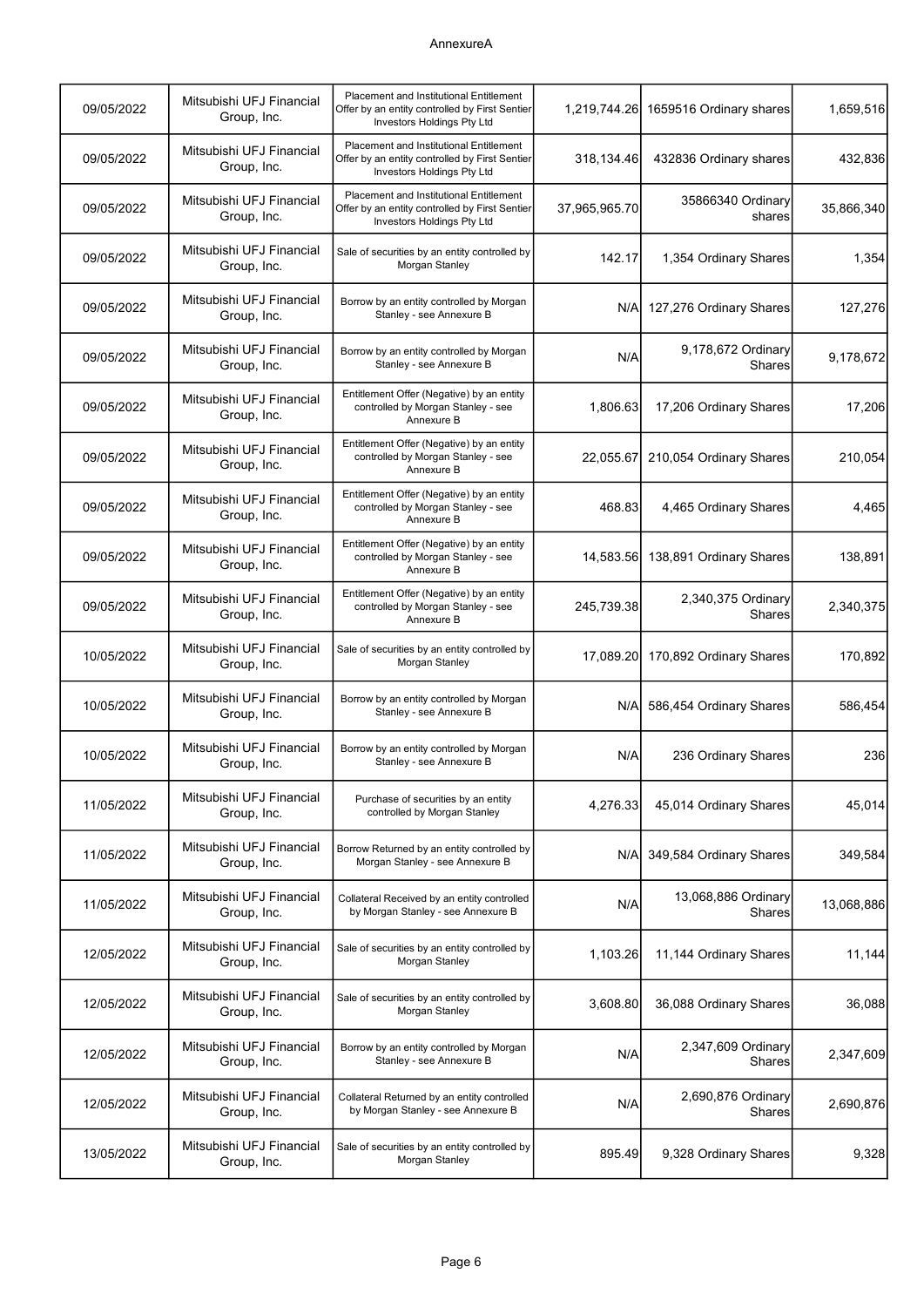| 13/05/2022 | Mitsubishi UFJ Financial<br>Group, Inc. | Sale of securities by an entity controlled by<br>Morgan Stanley                   | 28.252.42 | 288,290 Ordinary Shares             | 288,290   |
|------------|-----------------------------------------|-----------------------------------------------------------------------------------|-----------|-------------------------------------|-----------|
| 13/05/2022 | Mitsubishi UFJ Financial<br>Group, Inc. | Sale of securities by an entity controlled by<br>Morgan Stanley                   | 51,716.83 | 538,717 Ordinary Shares             | 538,717   |
| 13/05/2022 | Mitsubishi UFJ Financial<br>Group, Inc. | Sale of securities by an entity controlled by<br>Morgan Stanley                   | 28,036.80 | 292,050 Ordinary Shares             | 292,050   |
| 13/05/2022 | Mitsubishi UFJ Financial<br>Group, Inc. | Sale of securities by an entity controlled by<br>Morgan Stanley                   | 7.98      | 84 Ordinary Shares                  | 84        |
| 13/05/2022 | Mitsubishi UFJ Financial<br>Group, Inc. | Sale of securities by an entity controlled by<br>Morgan Stanley                   | 137.03    | 1,420 Ordinary Shares               | 1,420     |
| 13/05/2022 | Mitsubishi UFJ Financial<br>Group, Inc. | Sale of securities by an entity controlled by<br>Morgan Stanley                   | 1,930.00  | 20,000 Ordinary Shares              | 20,000    |
| 13/05/2022 | Mitsubishi UFJ Financial<br>Group, Inc. | Sale of securities by an entity controlled by<br>Morgan Stanley                   | 151.79    | 1,573 Ordinary Shares               | 1,573     |
| 13/05/2022 | Mitsubishi UFJ Financial<br>Group, Inc. | Sale of securities by an entity controlled by<br>Morgan Stanley                   | 9.31      | 98 Ordinary Shares                  | 98        |
| 13/05/2022 | Mitsubishi UFJ Financial<br>Group, Inc. | Sale of securities by an entity controlled by<br>Morgan Stanley                   | 61,194.68 | 630,873 Ordinary Shares             | 630,873   |
| 13/05/2022 | Mitsubishi UFJ Financial<br>Group, Inc. | Borrow by an entity controlled by Morgan<br>Stanley - see Annexure B              | N/A       | 1,737,419 Ordinary<br><b>Shares</b> | 1,737,419 |
| 13/05/2022 | Mitsubishi UFJ Financial<br>Group, Inc. | Collateral Returned by an entity controlled<br>by Morgan Stanley - see Annexure B | N/A       | 5,755,249 Ordinary<br>Shares        | 5,755,249 |
| 16/05/2022 | Mitsubishi UFJ Financial<br>Group, Inc. | Sale of securities by an entity controlled by<br>Morgan Stanley                   | 2,642.32  | 31,270 Ordinary Shares              | 31,270    |
| 16/05/2022 | Mitsubishi UFJ Financial<br>Group, Inc. | Sale of securities by an entity controlled by<br>Morgan Stanley                   | 6,054.64  | 63,733 Ordinary Shares              | 63,733    |
| 16/05/2022 | Mitsubishi UFJ Financial<br>Group, Inc. | Sale of securities by an entity controlled by<br>Morgan Stanley                   | 12,134.15 | 139,473 Ordinary Shares             | 139,473   |
| 16/05/2022 | Mitsubishi UFJ Financial<br>Group, Inc. | Sale of securities by an entity controlled by<br>Morgan Stanley                   | 5,989.17  | 65,815 Ordinary Shares              | 65,815    |
| 16/05/2022 | Mitsubishi UFJ Financial<br>Group, Inc. | Sale of securities by an entity controlled by<br>Morgan Stanley                   | 12,027.62 | 139,856 Ordinary Shares             | 139,856   |
| 16/05/2022 | Mitsubishi UFJ Financial<br>Group, Inc. | Sale of securities by an entity controlled by<br>Morgan Stanley                   | 4,451.93  | 47,361 Ordinary Shares              | 47,361    |
| 16/05/2022 | Mitsubishi UFJ Financial<br>Group, Inc. | Sale of securities by an entity controlled by<br>Morgan Stanley                   | 17,699.51 | 192,386 Ordinary Shares             | 192,386   |
| 16/05/2022 | Mitsubishi UFJ Financial<br>Group, Inc. | Sale of securities by an entity controlled by<br>Morgan Stanley                   | 6,949.15  | 82,728 Ordinary Shares              | 82,728    |
| 16/05/2022 | Mitsubishi UFJ Financial<br>Group, Inc. | Borrow by an entity controlled by Morgan<br>Stanley - see Annexure B              | N/A       | 755,889 Ordinary Shares             | 755,889   |
| 16/05/2022 | Mitsubishi UFJ Financial<br>Group, Inc. | Collateral Returned by an entity controlled<br>by Morgan Stanley - see Annexure B | N/A       | 4,622,761 Ordinary<br>Shares        | 4,622,761 |
| 17/05/2022 | Mitsubishi UFJ Financial<br>Group, Inc. | Borrow Returned by an entity controlled by<br>Morgan Stanley - see Annexure B     | N/A       | 4,352,846 Ordinary<br>Shares        | 4,352,846 |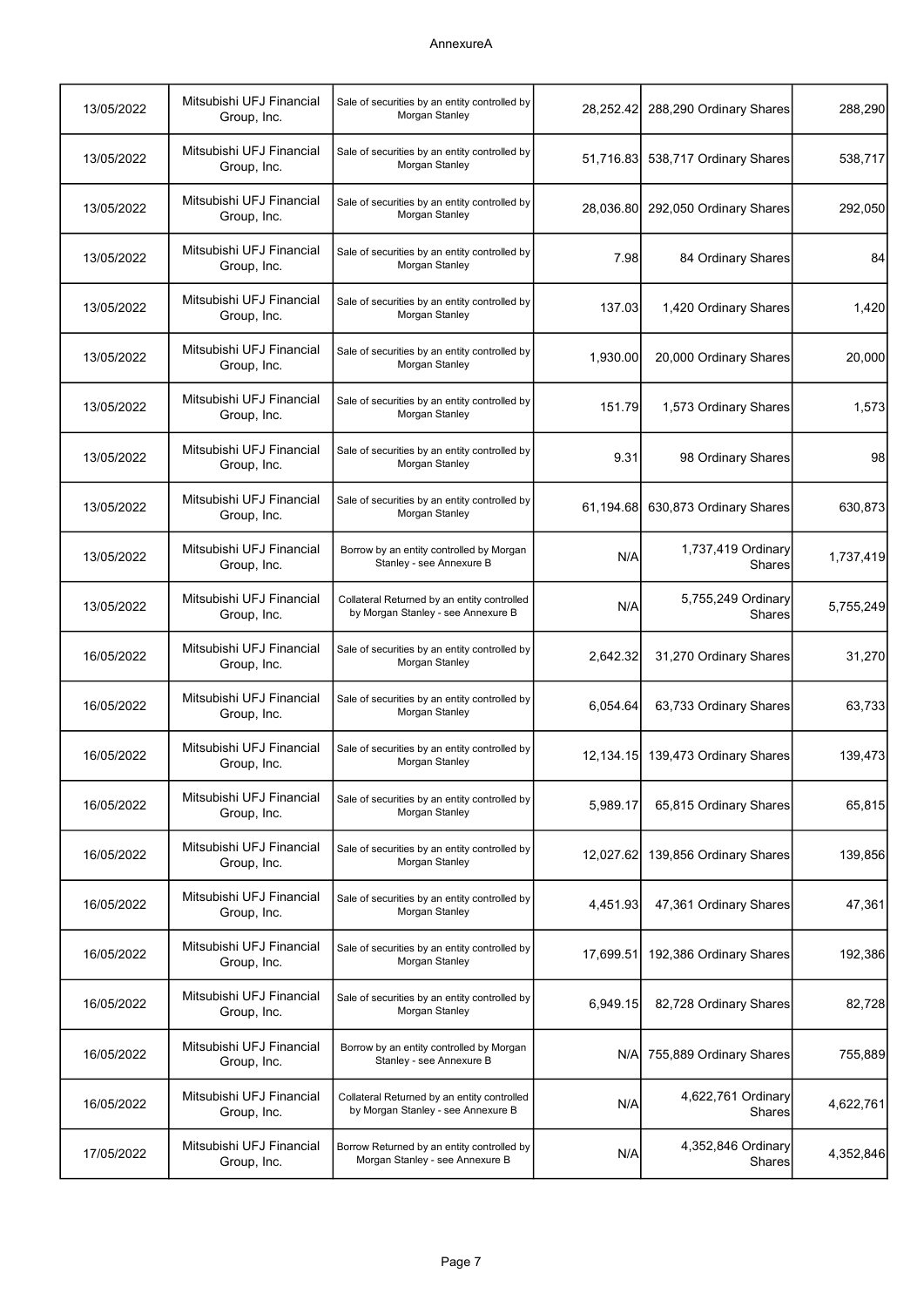| 18/05/2022 | Mitsubishi UFJ Financial<br>Group, Inc. | Sale of securities by an entity controlled by<br>Morgan Stanley                               | 433.96 | 4,717 Ordinary Shares                | 4,717      |
|------------|-----------------------------------------|-----------------------------------------------------------------------------------------------|--------|--------------------------------------|------------|
| 18/05/2022 | Mitsubishi UFJ Financial<br>Group, Inc. | Borrow by an entity controlled by Morgan<br>Stanley - see Annexure B                          | N/Al   | 4,717 Ordinary Shares                | 4,717      |
| 18/05/2022 | Mitsubishi UFJ Financial<br>Group, Inc. | Borrow Returned by an entity controlled by<br>Morgan Stanley - see Annexure B                 | N/A    | 39,817,457 Ordinary<br><b>Shares</b> | 39,817,457 |
| 18/05/2022 | Mitsubishi UFJ Financial<br>Group, Inc. | Entitlement Offer (Positive) by an entity<br>controlled by Morgan Stanley - see<br>Annexure B | 0.21   | 2 Ordinary Shares                    |            |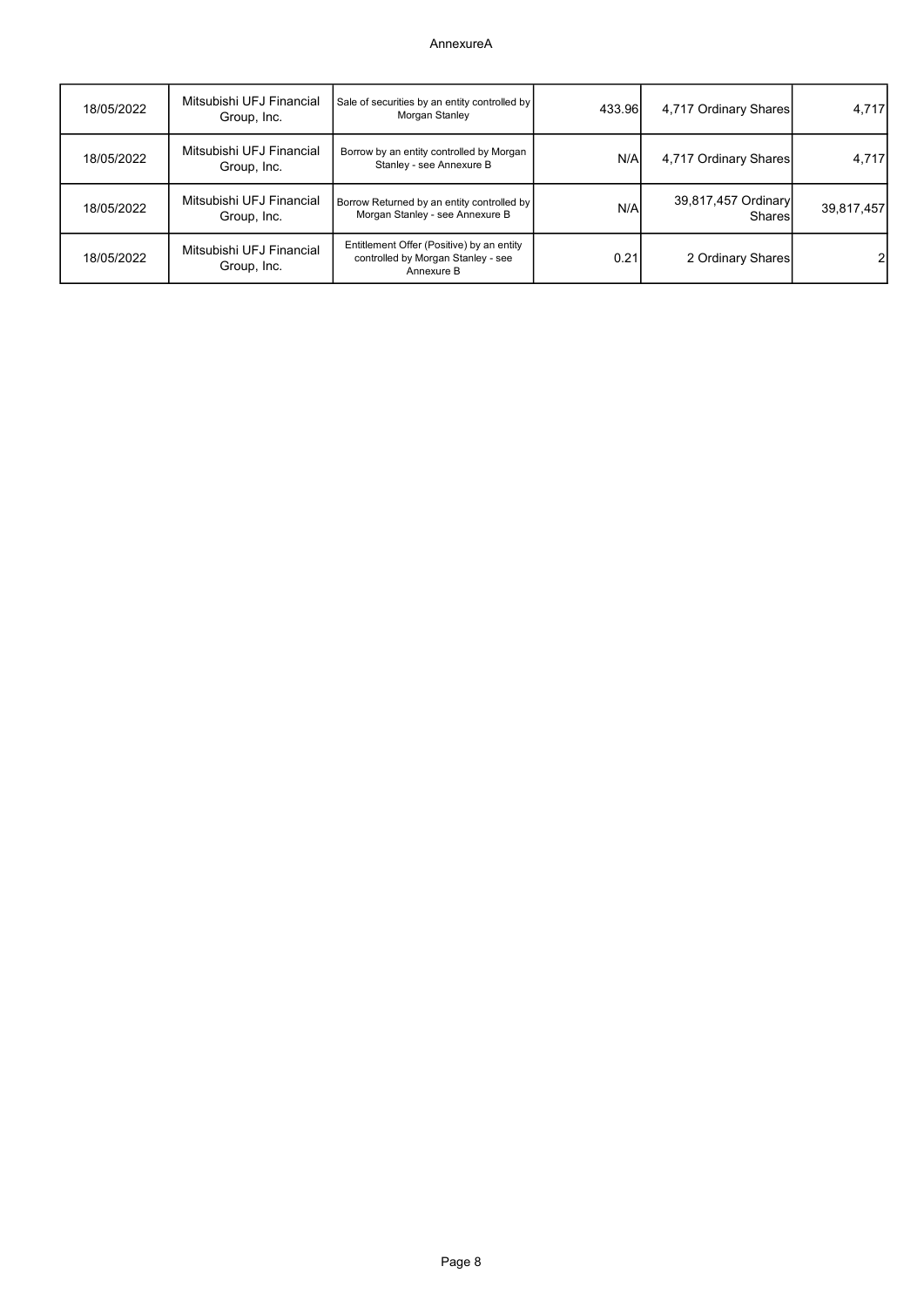#### AnnexureB

#### Annexure B

This is annexure B of 3 pages referred to in Form 605, Notice of ceasing to be a substantial holder dated 23 May 2022

Way Taker

Kenji Takase

Authorised signatory Dated 23 May 2022

The below schedules are based on the relevant standard agreements. The entity filing the report will, if requested by the company or responsible entity to whom the prescribed form must be given or ASIC, give a copy of the agreement to the company, responsible entity or ASIC.

| <b>Schedule</b>                                                                                                      |                                                                                                                                                                                                                                                                                                                                                                                                                                                                                                            |  |  |  |
|----------------------------------------------------------------------------------------------------------------------|------------------------------------------------------------------------------------------------------------------------------------------------------------------------------------------------------------------------------------------------------------------------------------------------------------------------------------------------------------------------------------------------------------------------------------------------------------------------------------------------------------|--|--|--|
| <b>Type of Agreement</b>                                                                                             | Global Master Securities Lending Agreement                                                                                                                                                                                                                                                                                                                                                                                                                                                                 |  |  |  |
| <b>Parties to agreement</b>                                                                                          | Morgan Stanley & Co. International plc and SCHRODER INTERNATIONAL SELECTION<br><b>FUND</b>                                                                                                                                                                                                                                                                                                                                                                                                                 |  |  |  |
| <b>Transfer Date</b>                                                                                                 | 20220407; 20220427; 20220428; 20220509; 20220511; 20220512; 20220517;                                                                                                                                                                                                                                                                                                                                                                                                                                      |  |  |  |
| <b>Holder of Voting Rights</b>                                                                                       | <b>Borrower</b>                                                                                                                                                                                                                                                                                                                                                                                                                                                                                            |  |  |  |
| Are there any restrictions on voting rights?                                                                         | Yes/No                                                                                                                                                                                                                                                                                                                                                                                                                                                                                                     |  |  |  |
| If yes, detail Not applicable                                                                                        |                                                                                                                                                                                                                                                                                                                                                                                                                                                                                                            |  |  |  |
| Scheduled Return Date (if any)                                                                                       | Open                                                                                                                                                                                                                                                                                                                                                                                                                                                                                                       |  |  |  |
| Does the borrower have the right to return early?                                                                    | Yes/No                                                                                                                                                                                                                                                                                                                                                                                                                                                                                                     |  |  |  |
| accordance with the Lender's instructions.                                                                           | If yes, detail The Borrower is entitled at any time to terminate a Loan and to redeliver all and any Equivalent Securities due and outstanding to the Lender in                                                                                                                                                                                                                                                                                                                                            |  |  |  |
| Does the lender have the right to recall early?                                                                      | Yes/No                                                                                                                                                                                                                                                                                                                                                                                                                                                                                                     |  |  |  |
| Securities were originally delivered.                                                                                | If yes, detail The Lender is entitled to terminate a Loan and to call for the redelivery of all or any Equivalent Securities at any time by giving notice on any Business<br>Day of not less than the standard settlement time for such Equivalent Securities on the exchange or in the clearing organisation through which the Loaned                                                                                                                                                                     |  |  |  |
| Will the securities be returned on settlement?                                                                       | Yes/No                                                                                                                                                                                                                                                                                                                                                                                                                                                                                                     |  |  |  |
| Borrower terminate the Loan forthwith and the Parties' delivery and payment obligations in respect thereof.          | If yes, detail any exceptions If the Borrower does not redeliver Equivalent Securities in accordance with the Agreement, the Lender may by written notice to                                                                                                                                                                                                                                                                                                                                               |  |  |  |
| Schedule                                                                                                             |                                                                                                                                                                                                                                                                                                                                                                                                                                                                                                            |  |  |  |
| <b>Type of Agreement</b>                                                                                             | Australian Master Securities Lending Agreement                                                                                                                                                                                                                                                                                                                                                                                                                                                             |  |  |  |
| Parties to agreement                                                                                                 | Morgan Stanley Australia Securities Limited and CITIBANK NA                                                                                                                                                                                                                                                                                                                                                                                                                                                |  |  |  |
| <b>Transfer Date</b>                                                                                                 | 20220316; 20220406; 20220509; 20220518;                                                                                                                                                                                                                                                                                                                                                                                                                                                                    |  |  |  |
| <b>Holder of Voting Rights</b>                                                                                       | <b>Borrower</b>                                                                                                                                                                                                                                                                                                                                                                                                                                                                                            |  |  |  |
| Are there any restrictions on voting rights?                                                                         | Yes/No                                                                                                                                                                                                                                                                                                                                                                                                                                                                                                     |  |  |  |
| If yes, detail Not applicable                                                                                        |                                                                                                                                                                                                                                                                                                                                                                                                                                                                                                            |  |  |  |
| Scheduled Return Date (if any)                                                                                       | Open                                                                                                                                                                                                                                                                                                                                                                                                                                                                                                       |  |  |  |
| Does the borrower have the right to return early?                                                                    | Yes/No                                                                                                                                                                                                                                                                                                                                                                                                                                                                                                     |  |  |  |
| outstanding to the Lender in accordance with the Lender's instructions.                                              | If yes, detail The Borrower shall be entitled at any time to terminate a particular loan of Securities and to redeliver all and any Equivalent Securities due and                                                                                                                                                                                                                                                                                                                                          |  |  |  |
| Does the lender have the right to recall early?                                                                      | Yes/No                                                                                                                                                                                                                                                                                                                                                                                                                                                                                                     |  |  |  |
| Securities were originally delivered.                                                                                | If yes, detail The Lender may call for the redelivery of all or any Equivalent Securities at any time by giving notice on any Business Day of not less than the<br>Standard Settlement Time for such Equivalent Securities or the equivalent time on the exchange or in the clearing organisation through which the relevant borrowed                                                                                                                                                                      |  |  |  |
| Will the securities be returned on settlement?                                                                       | Yes/No                                                                                                                                                                                                                                                                                                                                                                                                                                                                                                     |  |  |  |
| one Party shall be set-off against the sums due from the other and only the balance of the account shall be payable. | If yes, detail any exceptions If an Event of Default occurs in relation to either Party, the Parties' delivery and payment obligations shall be accelerated so as to<br>require performance thereof at the time such Event of Default occurs. In such event the Relevant Value of the Securities to be delivered by each Party shall be<br>established and on the basis of the Relevant Values so established, an account shall be taken of what is due from each Party to the other and the sums due from |  |  |  |
| <b>Schedule</b>                                                                                                      |                                                                                                                                                                                                                                                                                                                                                                                                                                                                                                            |  |  |  |
| <b>Type of Agreement</b>                                                                                             | Australian Master Securities Lending Agreement                                                                                                                                                                                                                                                                                                                                                                                                                                                             |  |  |  |
| Parties to agreement                                                                                                 | Morgan Stanley Australia Securities Limited and NATIONAL AUSTRALIA BANK LIMITED                                                                                                                                                                                                                                                                                                                                                                                                                            |  |  |  |

Transfer Date 20220218; 20220510;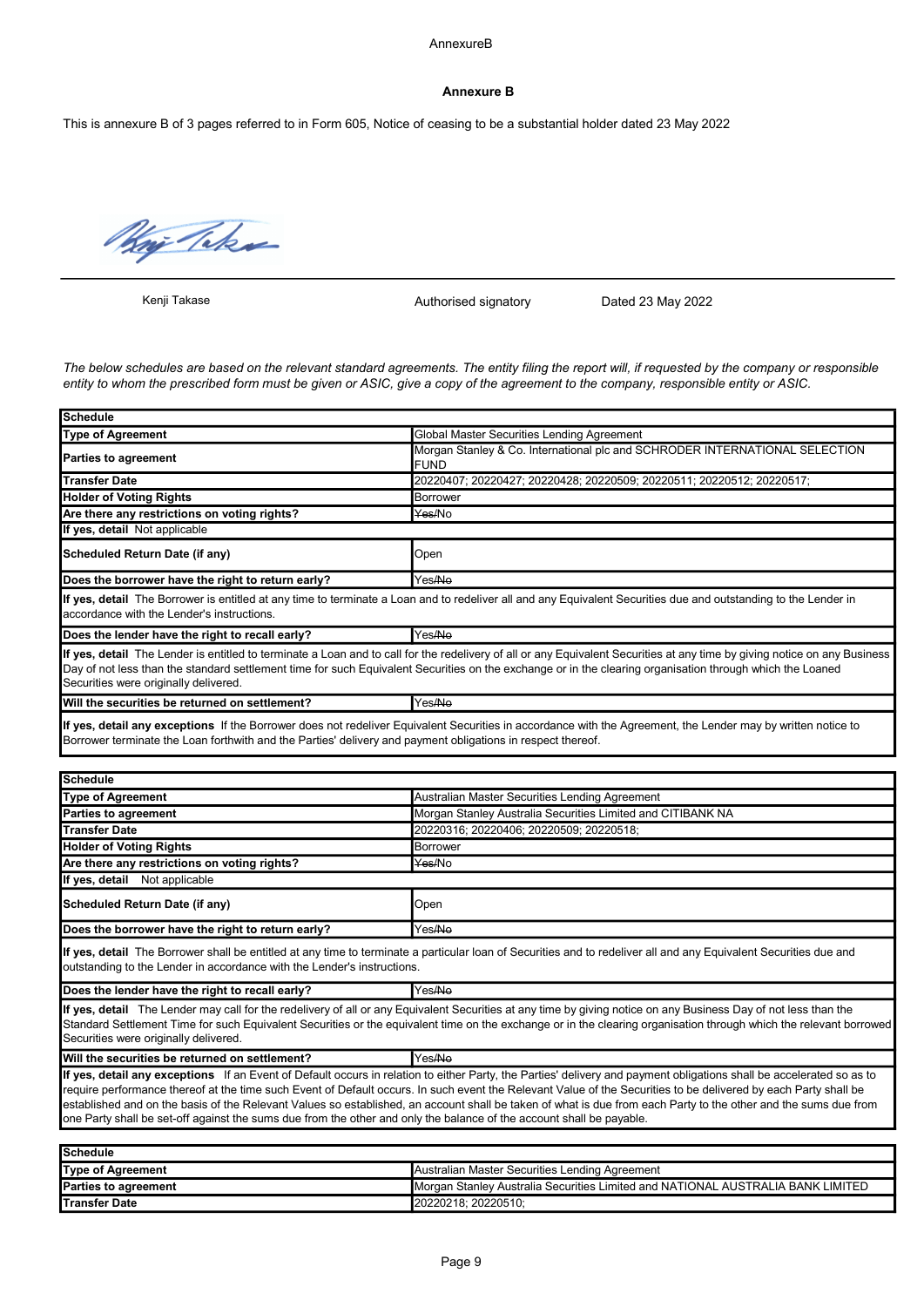### AnnexureB

| <b>Holder of Voting Rights</b>                                                                                                                                                                                                                                                                                                                                                 | Borrower |  |
|--------------------------------------------------------------------------------------------------------------------------------------------------------------------------------------------------------------------------------------------------------------------------------------------------------------------------------------------------------------------------------|----------|--|
| Are there any restrictions on voting rights?                                                                                                                                                                                                                                                                                                                                   | Yes/No   |  |
| If yes, detail Not applicable                                                                                                                                                                                                                                                                                                                                                  |          |  |
| Scheduled Return Date (if any)                                                                                                                                                                                                                                                                                                                                                 | Open     |  |
| Does the borrower have the right to return early?                                                                                                                                                                                                                                                                                                                              | Yes/No   |  |
| If yes, detail The Borrower shall be entitled at any time to terminate a particular loan of Securities and to redeliver all and any Equivalent Securities due and<br>outstanding to the Lender in accordance with the Lender's instructions.                                                                                                                                   |          |  |
| Does the lender have the right to recall early?                                                                                                                                                                                                                                                                                                                                | Yes/No   |  |
| If yes, detail The Lender may call for the redelivery of all or any Equivalent Securities at any time by giving notice on any Business Day of not less than the<br>Standard Settlement Time for such Equivalent Securities or the equivalent time on the exchange or in the clearing organisation through which the relevant borrowed<br>Securities were originally delivered. |          |  |

Will the securities be returned on settlement? Yes/No If yes, detail any exceptions If an Event of Default occurs in relation to either Party, the Parties' delivery and payment obligations shall be accelerated so as to require performance thereof at the time such Event of Default occurs. In such event the Relevant Value of the Securities to be delivered by each Party shall be established and on the basis of the Relevant Values so established, an account shall be taken of what is due from each Party to the other and the sums due from one Party shall be set-off against the sums due from the other and only the balance of the account shall be payable.

| Schedule                                                                                                                                                                                                                                                                                                                               |                                                                                                                                                                       |  |
|----------------------------------------------------------------------------------------------------------------------------------------------------------------------------------------------------------------------------------------------------------------------------------------------------------------------------------------|-----------------------------------------------------------------------------------------------------------------------------------------------------------------------|--|
| <b>Type of Agreement</b>                                                                                                                                                                                                                                                                                                               | International Prime Brokerage Agreement                                                                                                                               |  |
| <b>Parties to agreement</b>                                                                                                                                                                                                                                                                                                            | Morgan Stanley & Co. International plc for itself and as agent and trustee for and on behalf of<br>the other Morgan Stanley Companies and COWEN INTERNATIONAL LIMITED |  |
| lTransfer Date                                                                                                                                                                                                                                                                                                                         | 20220510;                                                                                                                                                             |  |
| <b>Holder of Voting Rights</b>                                                                                                                                                                                                                                                                                                         | Prime broker has the right to vote securities rehypothecated from the Client.                                                                                         |  |
| Are there any restrictions on voting rights?                                                                                                                                                                                                                                                                                           | Yes/No                                                                                                                                                                |  |
| If yes, detail Not applicable                                                                                                                                                                                                                                                                                                          |                                                                                                                                                                       |  |
| Scheduled Return Date (if any)                                                                                                                                                                                                                                                                                                         | Open                                                                                                                                                                  |  |
| Does the borrower have the right to return early?                                                                                                                                                                                                                                                                                      | Yes/No                                                                                                                                                                |  |
| If yes, detail Prime broker may return shares which were rehypothecated from the client at any time.                                                                                                                                                                                                                                   |                                                                                                                                                                       |  |
| Does the lender have the right to recall early?                                                                                                                                                                                                                                                                                        | Yes/No                                                                                                                                                                |  |
| Iff yes, detail Prime broker will be required to return to the client shares rehypothecated from the client's account upon a sale of those shares by the client.                                                                                                                                                                       |                                                                                                                                                                       |  |
| <b>IWill the securities be returned on settlement?</b>                                                                                                                                                                                                                                                                                 | Yes/No                                                                                                                                                                |  |
| If yes, detail any exceptions Upon an Event of Default, the default market value of all Equivalent Securities to be delivered will be determined and on the basis of<br>the empunte so octoblished, an account shall be taken of what is due from each party to the other. The empunte due from ano party shall be set off equipst the |                                                                                                                                                                       |  |

what is due from each party to the otl amounts due from the other party and only the balance of the account shall be payable.

| <b>ISchedule</b>                                                                                                                                                |                                                                                                                                                                                                                                   |  |
|-----------------------------------------------------------------------------------------------------------------------------------------------------------------|-----------------------------------------------------------------------------------------------------------------------------------------------------------------------------------------------------------------------------------|--|
| Type of Agreement                                                                                                                                               | International Prime Brokerage Agreement                                                                                                                                                                                           |  |
| <b>Parties to agreement</b>                                                                                                                                     | Morgan Stanley & Co. International plc for itself and as agent and trustee for and on behalf of<br>the other Morgan Stanley Companies and EQUITY TRUSTEES LIMITED AS RESPONSIBLE<br>ENTITY FOR DALTON STREET MARKET NEUTRAL TRUST |  |
| <b>Transfer Date</b>                                                                                                                                            | 20220518:                                                                                                                                                                                                                         |  |
| <b>Holder of Voting Rights</b>                                                                                                                                  | Prime broker has the right to vote securities rehypothecated from the Client.                                                                                                                                                     |  |
| Are there any restrictions on voting rights?                                                                                                                    | Yes/No                                                                                                                                                                                                                            |  |
| If yes, detail Not applicable                                                                                                                                   |                                                                                                                                                                                                                                   |  |
| Scheduled Return Date (if any)                                                                                                                                  | Open                                                                                                                                                                                                                              |  |
| Does the borrower have the right to return early?                                                                                                               | Yes/ <del>No</del>                                                                                                                                                                                                                |  |
| If yes, detail Prime broker may return shares which were rehypothecated from the client at any time.                                                            |                                                                                                                                                                                                                                   |  |
| Does the lender have the right to recall early?                                                                                                                 | Yes/No                                                                                                                                                                                                                            |  |
| If yes, detail Prime broker will be required to return to the client shares rehypothecated from the client's account upon a sale of those shares by the client. |                                                                                                                                                                                                                                   |  |
| Will the securities be returned on settlement?                                                                                                                  | Yes/No                                                                                                                                                                                                                            |  |

If yes, detail any exceptions Upon an Event of Default, the default market value of all Equivalent Securities to be delivered will be determined and on the basis of the amounts so established, an account shall be taken of what is due from each party to the other. The amounts due from one party shall be set off against the amounts due from the other party and only the balance of the account shall be payable.

| <b>ISchedule</b>                                                                                     |                                                                                                                                                                      |  |
|------------------------------------------------------------------------------------------------------|----------------------------------------------------------------------------------------------------------------------------------------------------------------------|--|
| <b>Type of Agreement</b>                                                                             | International Prime Brokerage Agreement                                                                                                                              |  |
| <b>Parties to agreement</b>                                                                          | Morgan Stanley & Co. International plc for itself and as agent and trustee for and on behalf of<br>the other Morgan Stanley Companies and BRAHMAN PURE ALPHA PTE LTD |  |
| Transfer Date                                                                                        | 20220518:                                                                                                                                                            |  |
| <b>Holder of Voting Rights</b>                                                                       | Prime broker has the right to vote securities rehypothecated from the Client.                                                                                        |  |
| Are there any restrictions on voting rights?                                                         | Yes/No                                                                                                                                                               |  |
| If yes, detail Not applicable                                                                        |                                                                                                                                                                      |  |
| Scheduled Return Date (if any)                                                                       | Open                                                                                                                                                                 |  |
| Does the borrower have the right to return early?                                                    | Yes/No                                                                                                                                                               |  |
| If yes, detail Prime broker may return shares which were rehypothecated from the client at any time. |                                                                                                                                                                      |  |